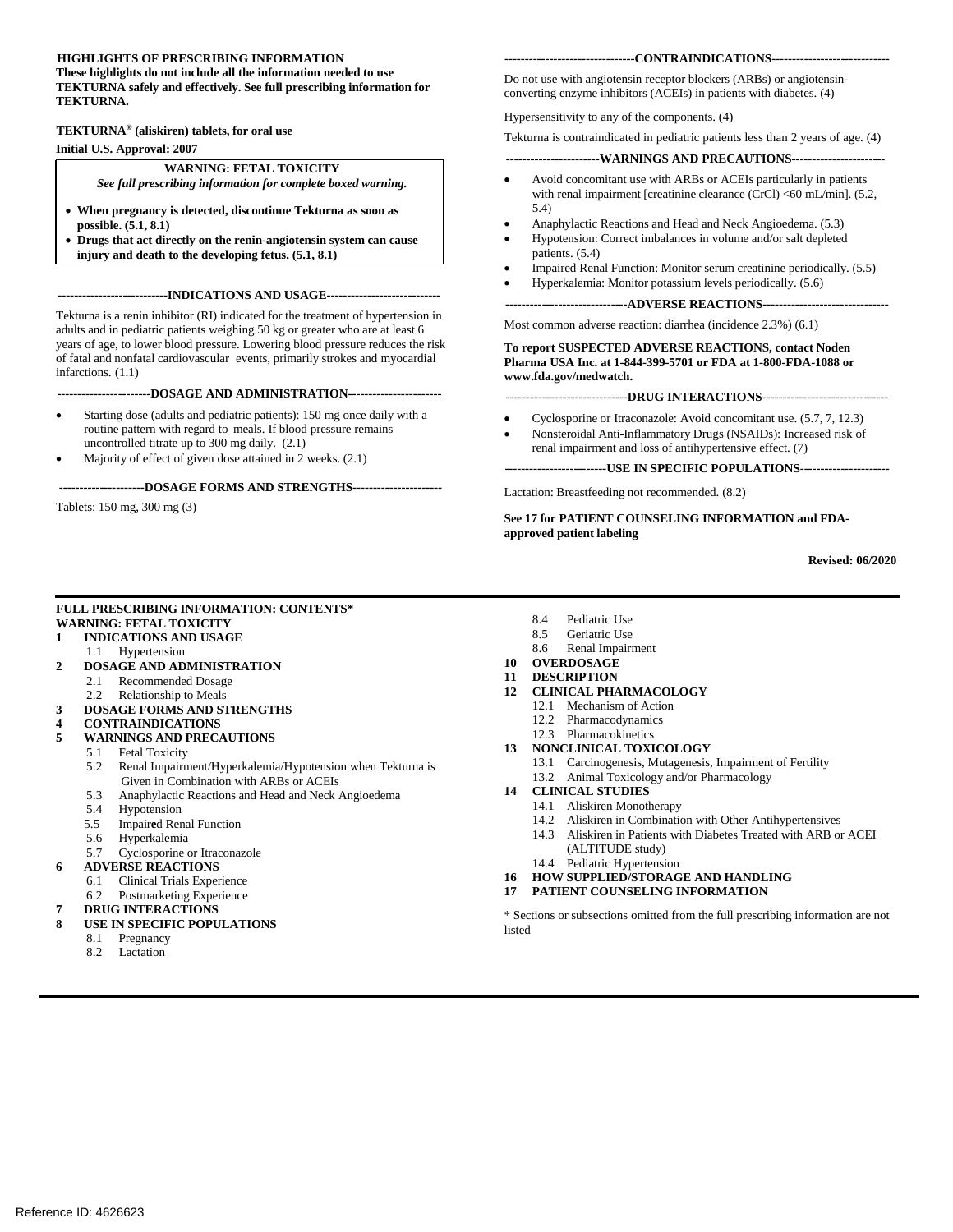# **WARNING: FETAL TOXICITY**

 **When pregnancy is detected, discontinue Tekturna as soon as possible.** *(5.1, 8.1)* 

**Drugs that act directly on the renin-angiotensin system can cause injury and death to the developing fetus.** *(5.1, 8.1)* 

# <span id="page-1-4"></span>**1 INDICATIONS AND USAGE**

#### <span id="page-1-0"></span>**1.1 Hypertension**

 Tekturna is indicated for the treatment of hypertension in adults and in pediatric patients weighing 50 kg or greater who are at least 6 years of age and older to lower blood pressure.

Lowering blood pressure reduces the risk of fatal and nonfatal cardiovascular events, primarily strokes and myocardial infarctions. These benefits have been seen in controlled trials of antihypertensive drugs from a wide variety of pharmacologic classes. There are no controlled trials demonstrating risk reduction with Tekturna.

Control of high blood pressure should be part of comprehensive cardiovascular risk management, including, as appropriate, lipid control, diabetes management, antithrombotic therapy, smoking cessation, exercise, and limited sodium intake. Many patients will require more than 1 drug to achieve blood pressure goals. For specific advice on goals and management, see published guidelines, such as those of the National High Blood Pressure Education Program's Joint National Committee on Prevention, Detection, Evaluation, and Treatment of High Blood Pressure (JNC).

Numerous antihypertensive drugs, from a variety of pharmacologic classes and with different mechanisms of action, have been shown in randomized controlled trials to reduce cardiovascular morbidity and mortality, and it can be concluded that it is blood pressure reduction, and not some other pharmacologic property of the drugs, that is largely responsible for those benefits. The largest and most consistent cardiovascular outcome benefit has been a reduction in the risk of stroke, but reductions in myocardial infarction and cardiovascular mortality have also been seen regularly.

Elevated systolic or diastolic pressure causes increased cardiovascular risk, and the absolute risk increase per mmHg is greater at higher blood pressures, so that even modest reductions of severe hypertension can provide substantial benefit. Relative risk reduction from blood pressure reduction is similar across populations with varying absolute risk, so the absolute benefit is greater in patients who are at higher risk independent of their hypertension (e.g., patients with diabetes or hyperlipidemia), and such patients would be expected to benefit from more aggressive treatment to a lower blood pressure goal.

Some antihypertensive drugs have smaller blood pressure effects (as monotherapy) in black patients, and many antihypertensive drugs have additional approved indications and effects (e.g., on angina, heart failure, or diabetic kidney disease). These considerations may guide selection of therapy.

#### <span id="page-1-5"></span>**2 DOSAGE AND ADMINISTRATION**

#### <span id="page-1-1"></span>**2.1 Recommended Dosage**

In adult patients and in pediatric patients weighing 50 kg or greater who are at least 6 years of age, the recommended starting dose of Tekturna is 150 mg once daily. In patients whose blood pressure is not adequately controlled, the daily dose may be increased to 300 mg once daily. Doses above 300 mg did not give an increased blood pressure response but resulted in an increased rate of diarrhea. The antihypertensive effect of a given dosage is substantially attained (85% to 90%) by 2 weeks.

#### **2.2 Relationship to Meals**

Patients should establish a routine pattern for taking Tekturna with regard to meals. High-fat meals decrease absorption substantially *[see Clinical Pharmacology (12.3)].* 

#### <span id="page-1-2"></span> **3 DOSAGE FORMS AND STRENGTHS**

150 mg light pink biconvex round tablet, imprinted NVR/IL (Side 1/Side 2).

300 mg light red biconvex ovaloid round tablet, imprinted NVR/IU (Side 1/Side 2).

#### <span id="page-1-3"></span>**4 CONTRAINDICATIONS**

Do not use Tekturna with ARBs or ACEIs in patients with diabetes *[see Warnings and Precautions (5.2) and Clinical*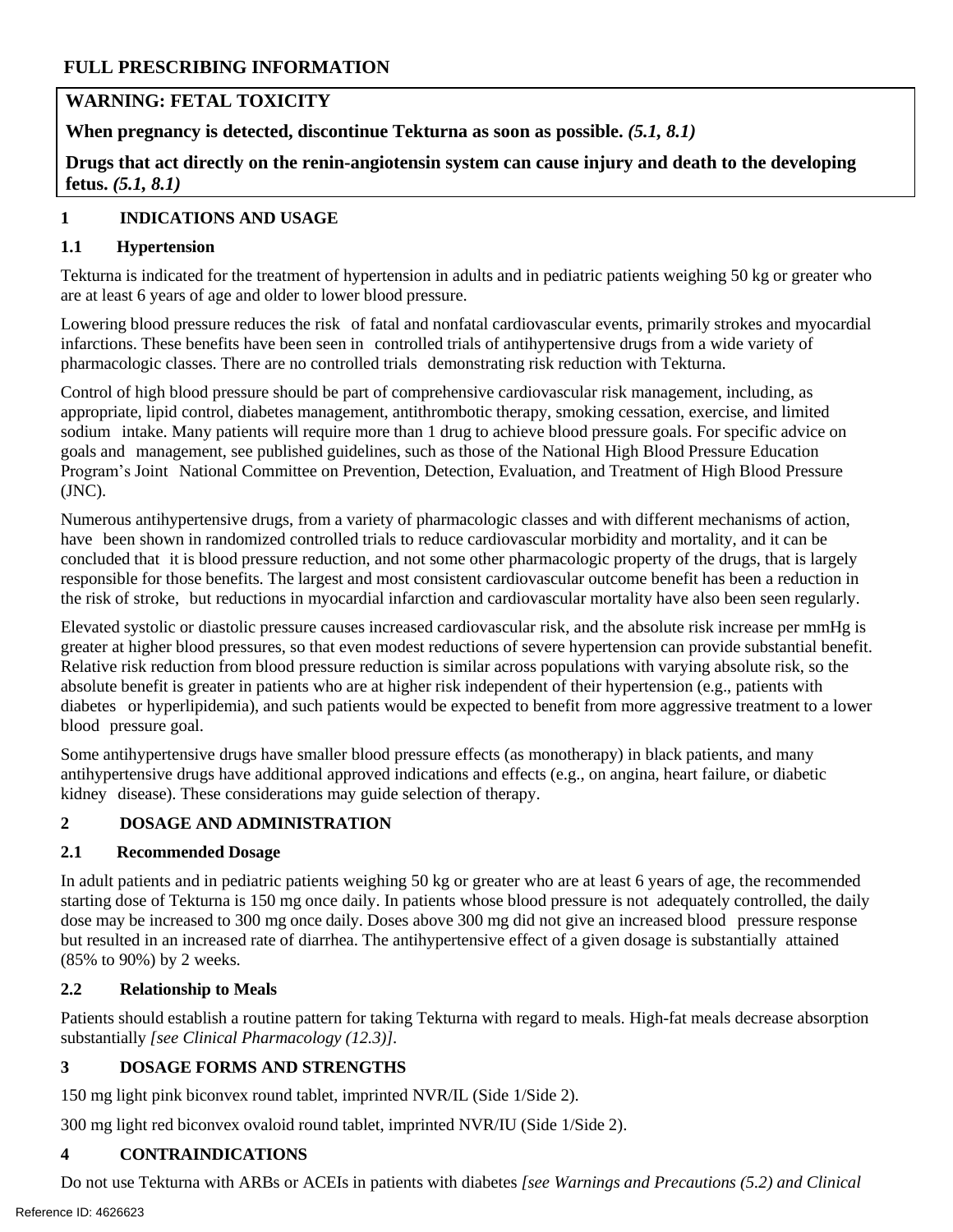#### *Studies (14.3)].*

Tekturna is contraindicated in patients with known hypersensitivity to any of the components *[see Warnings and Precautions (5.3)].*

Tekturna is contraindicated in pediatric patients less than 2 years of age because of the risk of high aliskiren exposures identified in juvenile animals due to immaturity of transporters and metabolic enzymes *[see Use in Specific Populations (8.4)].*

#### <span id="page-2-5"></span>**5 WARNINGS AND PRECAUTIONS**

# <span id="page-2-0"></span>**5.1 Fetal Toxicity**

Use of drugs that act on the renin-angiotensin system during the second and third trimesters of pregnancy reduces fetal renal function and increases fetal and neonatal morbidity and death. Resulting oligohydramnios can be associated with fetal lung hypoplasia and skeletal deformations. Potential neonatal adverse effects include skull hypoplasia, anuria, hypotension, renal failure, and death. When pregnancy is detected, discontinue Tekturna as soon as possible *[see Use in Specific Populations (8.1)].* 

#### <span id="page-2-6"></span>**5.2 Renal Impairment/Hyperkalemia/Hypotension when Tekturna is Given in Combination with ARBs or ACEIs**

Tekturna is contraindicated in patients with diabetes who are receiving ARBs or ACEIs because of the increased risk of renal impairment, hyperkalemia, and hypotension. In general, avoid combined use of Tekturna with ACE inhibitors or ARBs, particularly in patients with creatinine clearance (CrCl) less than 60 mL/min *[see Contraindications (4), Drug Interactions (7) and Clinical Studies (14.3)]*.

# <span id="page-2-2"></span>**5.3 Anaphylactic Reactions and Head and Neck Angioedema**

Hypersensitivity reactions such as anaphylactic reactions and angioedema of the face, extremities, lips, tongue, glottis and/or larynx have been reported in patients treated with Tekturna and has necessitated hospitalization and intubation. This may occur at any time during treatment and has occurred in patients with and without a history of angioedema with ACEIs or angiotensin receptor antagonists. Anaphylactic reactions have been reported from postmarketing experience with unknown frequency. If angioedema involves the throat, tongue, glottis or larynx, or if the patient has a history of upper respiratory surgery, airway obstruction may occur and be fatal. Patients who experience these effects, even without respiratory distress, require prolonged observation and appropriate monitoring measures since treatment with antihistamines and corticosteroids may not be sufficient to prevent respiratory involvement. Prompt administration of subcutaneous epinephrine solution 1:1000 (0.3 mL to 0.5 mL) and measures to ensure a patent airway may be necessary.

Discontinue Tekturna immediately in patients who develop anaphylactic reactions or angioedema, and do not readminister *[see Dosage and Administration (2.1) and Contraindications (4)].* 

# <span id="page-2-3"></span>**5.4 Hypotension**

Symptomatic hypotension may occur after initiation of treatment with Tekturna in patients with marked volume depletion, patients with salt depletion, or with combined use of Tekturna and other agents acting on the reninangiotensin-aldosterone system (RAAS). The volume or salt depletion should be corrected prior to administration of Tekturna, or the treatment should start under close medical supervision.

A transient hypotensive response is not a contraindication to further treatment, which usually can be continued without difficulty once the blood pressure has stabilized.

# <span id="page-2-1"></span>**5.5 Impaired Renal Function**

Monitor renal function periodically in patients treated with Tekturna. Changes in renal function, including acute renal failure, can be caused by drugs that affect the RAAS. Patients whose renal function may depend in part on the activity of the RAAS (e.g., patients with renal artery stenosis, severe heart failure, post-myocardial infarction or volume depletion) or patients receiving ARB, ACEI or nonsteroidal anti-inflammatory drug (NSAID), including selective

Cyclooxygenase-2 inhibitors (COX-2 inhibitors), therapy may be at particular risk for developing acute renal failure on Tekturna *[see Warnings and Precautions (5.2), Drug Interactions (7), Use in Specific Populations (8.6), and Clinical Studies (14.3)]*.

Consider withholding or discontinuing therapy in patients who develop a clinically significant decrease in renal function.

# <span id="page-2-4"></span>**5.6 Hyperkalemia**

Monitor serum potassium periodically in patients receiving Tekturna. Drugs that affect the RAAS can cause hyperkalemia. Risk factors for the development of hyperkalemia include renal insufficiency, diabetes, combination use with ARBs or ACEIs *[see Contraindications (4), Warnings and Precautions (5.2), and Clinical Studies (14.3)*], Reference ID: 4626623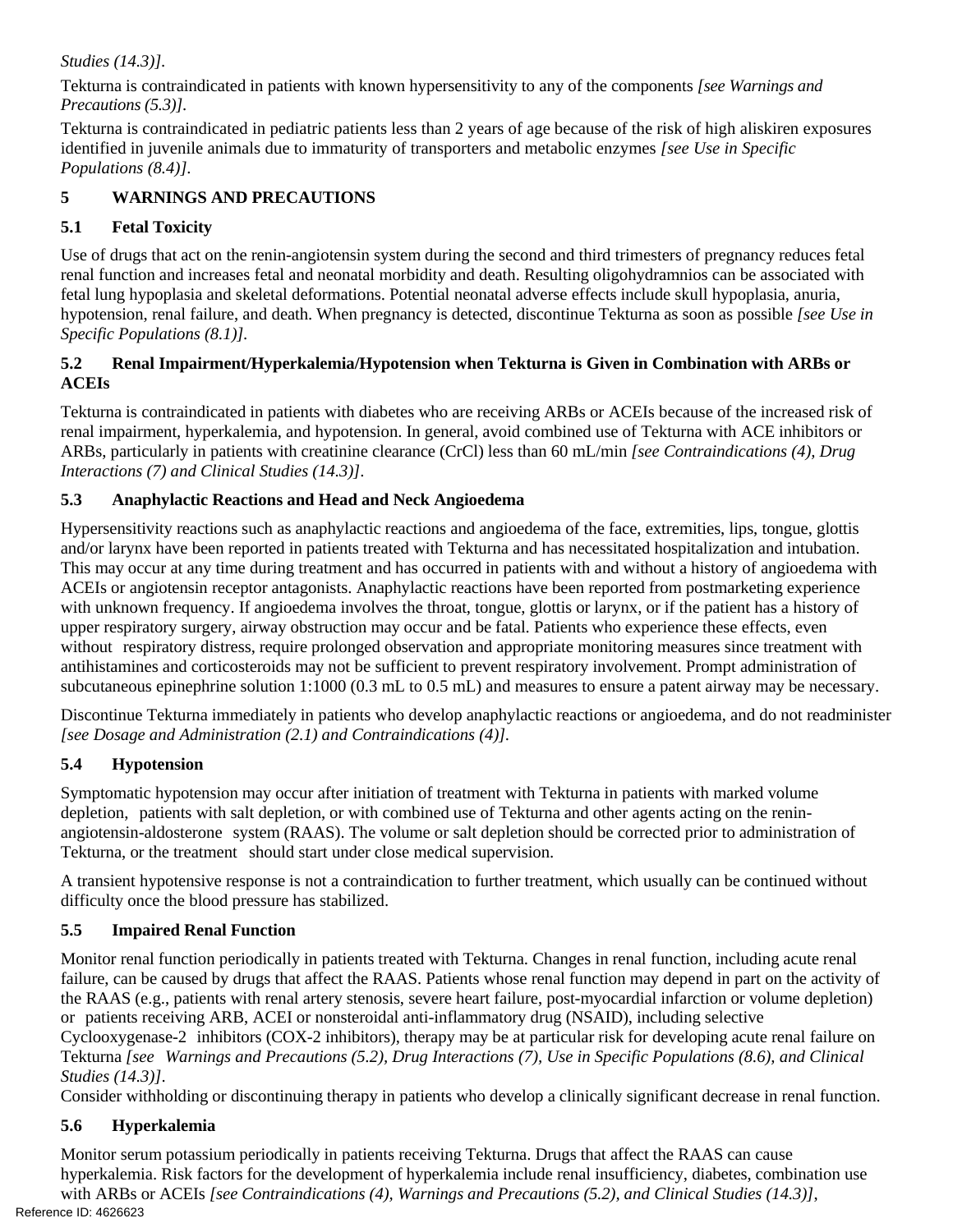NSAIDs, or potassium supplements or potassium sparing diuretics.

#### <span id="page-3-1"></span>**5.7 Cyclosporine or Itraconazole**

When Tekturna was given with cyclosporine or itraconazole, the blood concentrations of aliskiren were significantly increased. Avoid concomitant use of Tekturna with cyclosporine or itraconazole *[see Drug Interactions (7)]*.

#### <span id="page-3-2"></span>**6 ADVERSE REACTIONS**

#### <span id="page-3-0"></span>**6.1 Clinical Trials Experience**

The following serious adverse reactions are discussed in greater detail in other sections of the label:

- Fetal Toxicity *[see Warnings and Precautions (5.1)]*
- Anaphylactic Reactions and Head and Neck Angioedema *[see Warnings and Precautions (5.3)]*
- Hypotension *[see Warnings and Precautions (5.4)]*

Because clinical trials are conducted under widely varying conditions, adverse reaction rates observed in the clinical trials of a drug cannot be directly compared to rates in clinical trials of another drug and may not reflect the rates observed in practice.

#### Adult Hypertension

Data described below reflect the evaluation of the safety of Tekturna in more than 6,460 patients, including over 1,740 treated for longer than 6 months, and more than 1,250 patients for longer than 1 year. In placebo-controlled clinical trials, discontinuation of therapy due to a clinical adverse event, including uncontrolled hypertension, occurred in 2.2% of patients treated with Tekturna versus 3.5% of patients given placebo. These data do not include information from the ALTITUDE study which evaluated the use of aliskiren in combination with ARBs or ACEIs *[see Contraindications (4), Warnings and Precautions (5.2), and Clinical Studies (14.3)].* 

*Angioedema:* Two cases of angioedema with respiratory symptoms were reported with Tekturna use in the clinical studies. Two other cases of periorbital edema without respiratory symptoms were reported as possible angioedema and resulted in discontinuation. The rate of these angioedema cases in the completed studies was 0.06%.

In addition, 26 other cases of edema involving the face, hands, or whole body were reported with Tekturna use including 4 leading to discontinuation.

In the placebo-controlled studies, however, the incidence of edema involving the face, hands, or whole body was 0.4% with Tekturna compared with 0.5% with placebo. In a long-term active-control study with Tekturna and hydrochlorothiazide (HCTZ) arms, the incidence of edema involving the face, hand or whole body was 0.4% in both treatment arms *[see Warnings and Precautions (5.2)].* 

*Gastrointestinal:* Tekturna produces dose-related gastrointestinal (GI) adverse reactions. Diarrhea was reported by 2.3% of patients at 300 mg, compared to 1.2% in placebo patients. In women and the elderly (age 65 years and older) increases in diarrhea rates were evident starting at a dose of 150 mg daily, with rates for these subgroups at 150 mg comparable to those seen at 300 mg for men or younger patients (all rates about 2.0% to 2.3%). Other GI symptoms included abdominal pain, dyspepsia, and gastroesophageal reflux, although increased rates for abdominal pain and dyspepsia were distinguished from placebo only at 600 mg daily. Diarrhea and other GI symptoms were typically mild and rarely led to discontinuation.

*Cough:* Tekturna was associated with a slight increase in cough in the placebo-controlled studies (1.1% for any Tekturna use versus 0.6% for placebo). In active-controlled trials with ACE inhibitor (ramipril, lisinopril) arms, the rates of cough for the Tekturna arms were about one-third to one-half the rates in the ACE inhibitor arms.

*Seizures:* Single episodes of tonic-clonic seizures with loss of consciousness were reported in 2 patients treated with Tekturna in the clinical trials. One of these patients did have predisposing causes for seizures and had a negative electroencephalogram (EEG) and cerebral imaging following the seizures (for the other patient EEG and imaging results were not reported). Tekturna was discontinued and there was no rechallenge.

Other adverse effects with increased rates for Tekturna compared to placebo included rash (1% versus 0.3%), elevated uric acid  $(0.4\%$  versus  $0.1\%)$ , gout  $(0.2\%$  versus  $0.1\%)$  and renal stones  $(0.2\%$  versus  $0\%)$ .

Aliskiren's effect on ECG intervals was studied in a randomized, double-blind, placebo and active-controlled (moxifloxacin), 7-day repeat dosing study with Holter-monitoring and 12 lead ECGs throughout the interdosing interval. No effect of aliskiren on QT interval was seen.

Pediatric Hypertension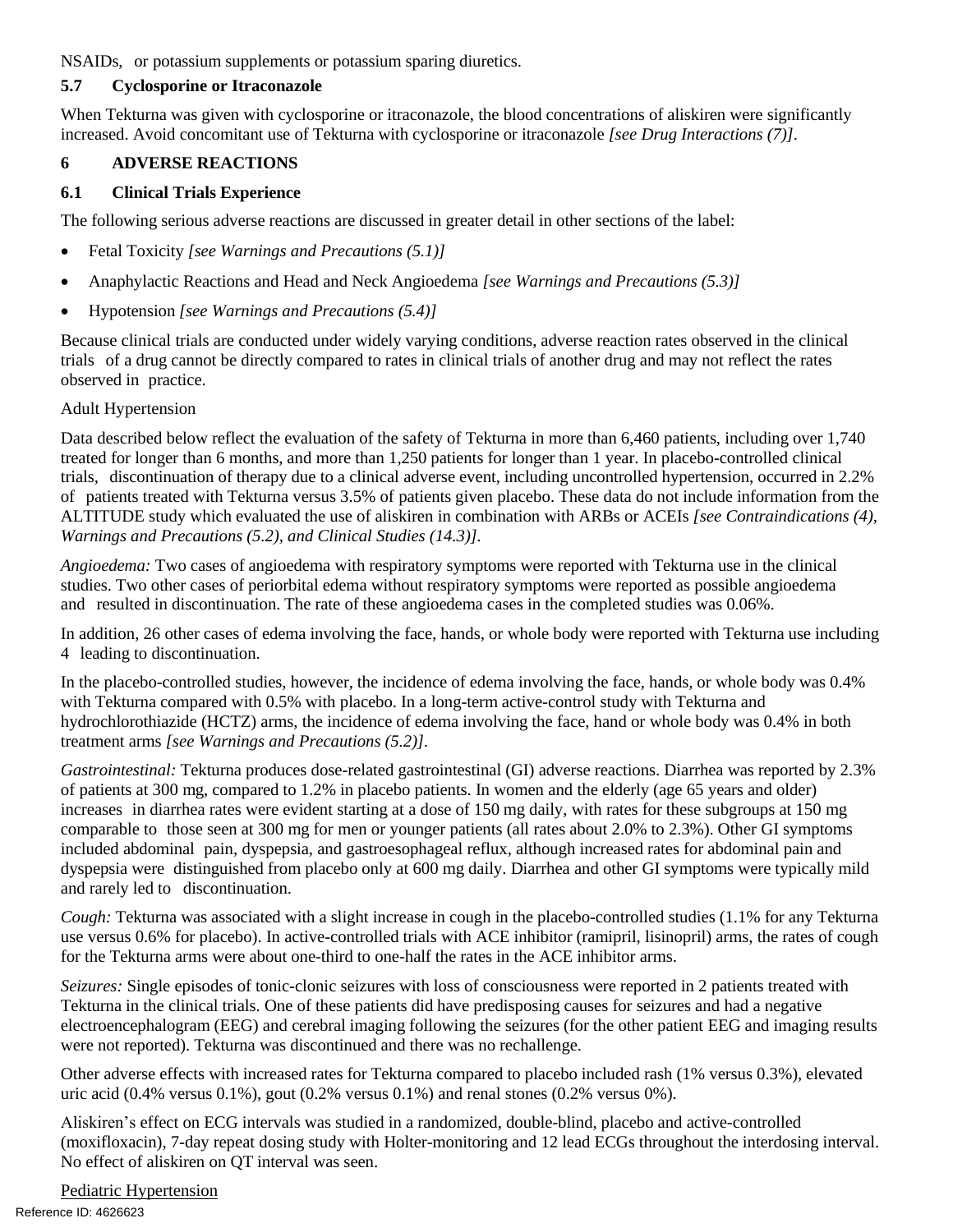Aliskiren has been evaluated for safety in 267 pediatric hypertensive patients 6 to 17 years of age; including 208 patients treated for 52 weeks *[see Clinical Studies (14.4)]*. These studies did not reveal any unanticipated adverse reactions. Adverse reactions in pediatric patients 6 years of age and older are expected to be similar to those seen in adults.

#### Clinical Laboratory Findings

In controlled clinical trials, clinically relevant changes in standard laboratory parameters were rarely associated with the administration of Tekturna in patients with hypertension not concomitantly treated with an ARB or ACEI. In multipledose studies in hypertensive patients, Tekturna had no clinically important effects on total cholesterol, HDL, fasting triglycerides, or fasting glucose.

*Blood Urea Nitrogen, Creatinine*: In patients with hypertension not concomitantly treated with an ARB or ACEI, minor increases in blood urea nitrogen (BUN) or serum creatinine were observed in less than 7% of patients treated with Tekturna alone versus 6% on placebo *[see Warnings and Precautions (5.2)]*.

*Hemoglobin and Hematocrit*: Small decreases in hemoglobin and hematocrit (mean decreases of approximately 0.08 g/dL and 0.16 volume percent, respectively, for all aliskiren monotherapy) were observed. The decreases were doserelated and were 0.24 g/dL and 0.79 volume percent for 600 mg daily. This effect is also seen with other agents acting on the renin angiotensin system, such as angiotensin inhibitors and ARBs, and may be mediated by reduction of angiotensin II which stimulates erythropoietin production via the AT1 receptor. These decreases led to slight increases in rates of anemia with aliskiren compared to placebo were observed (0.1% for any aliskiren use, 0.3% for aliskiren 600 mg daily, versus 0% for placebo). No patients discontinued therapy due to anemia.

*Serum Potassium*: In patients with hypertension not concomitantly treated with an ARB or ACEI, increases in serum potassium greater than 5.5 mEq/L were infrequent (0.9% compared to 0.6% with placebo) *[see Contraindications (4) and Warnings and Precautions (5.6)]*.

*Serum Uric Acid*: Aliskiren monotherapy produced small median increases in serum uric acid levels (about 6 micromol/L) while HCTZ produced larger increases (about 30 micromol/L). The combination of aliskiren with HCTZ appears to be additive (about 40 micromol/L increase). The increases in uric acid appear to lead to slight increases in uric acid-related AEs: elevated uric acid (0.4% versus 0.1%), gout (0.2% versus. 0.1%), and renal stones (0.2% versus 0%).

*Creatine Kinase*: Increases in creatine kinase of greater than 300% were recorded in about 1% of aliskiren monotherapy patients versus 0.5% of placebo patients. Five cases of creatine kinase rises, 3 leading to discontinuation and 1 diagnosed as subclinical rhabdomyolysis, and another as myositis, were reported as adverse events with aliskiren use in the clinical trials. No cases were associated with renal dysfunction.

# <span id="page-4-1"></span>**6.2 Postmarketing Experience**

The following adverse reactions have been reported in aliskiren postmarketing experience. Because these reactions are reported voluntarily from a population of uncertain size, it is not always possible to estimate their frequency or establish a causal relationship to drug exposure.

*Hypersensitivity: anaphylactic reactions and angioedema requiring airway management and hospitalization Urticaria* 

*Peripheral edema* 

*Hepatic enzyme increase with clinical symptoms of hepatic dysfunction* 

*Severe cutaneous adverse reactions, including Stevens-Johnson syndrome and toxic epidermal necrolysis* 

*Pruritus* 

*Erythema* 

*Hyponatremia* 

<span id="page-4-0"></span>*Nausea, Vomiting* 

#### <span id="page-4-2"></span>**DRUG INTERACTIONS 7**

*Cyclosporine:* Avoid coadministration of cyclosporine with aliskiren *[see Warnings and Precautions (5.7) and Clinical Pharmacology (12.3)]*.

*Itraconazole:* Avoid coadministration of itraconazole with aliskiren *[see Warnings and Precautions (5.7) and Clinical Pharmacology (12.3)].* 

*Nonsteroidal Anti-Inflammatory Drugs (NSAIDs) including selective Cyclooxygenase-2 inhibitors (COX-2 inhibitors):* In Reference ID: 4626623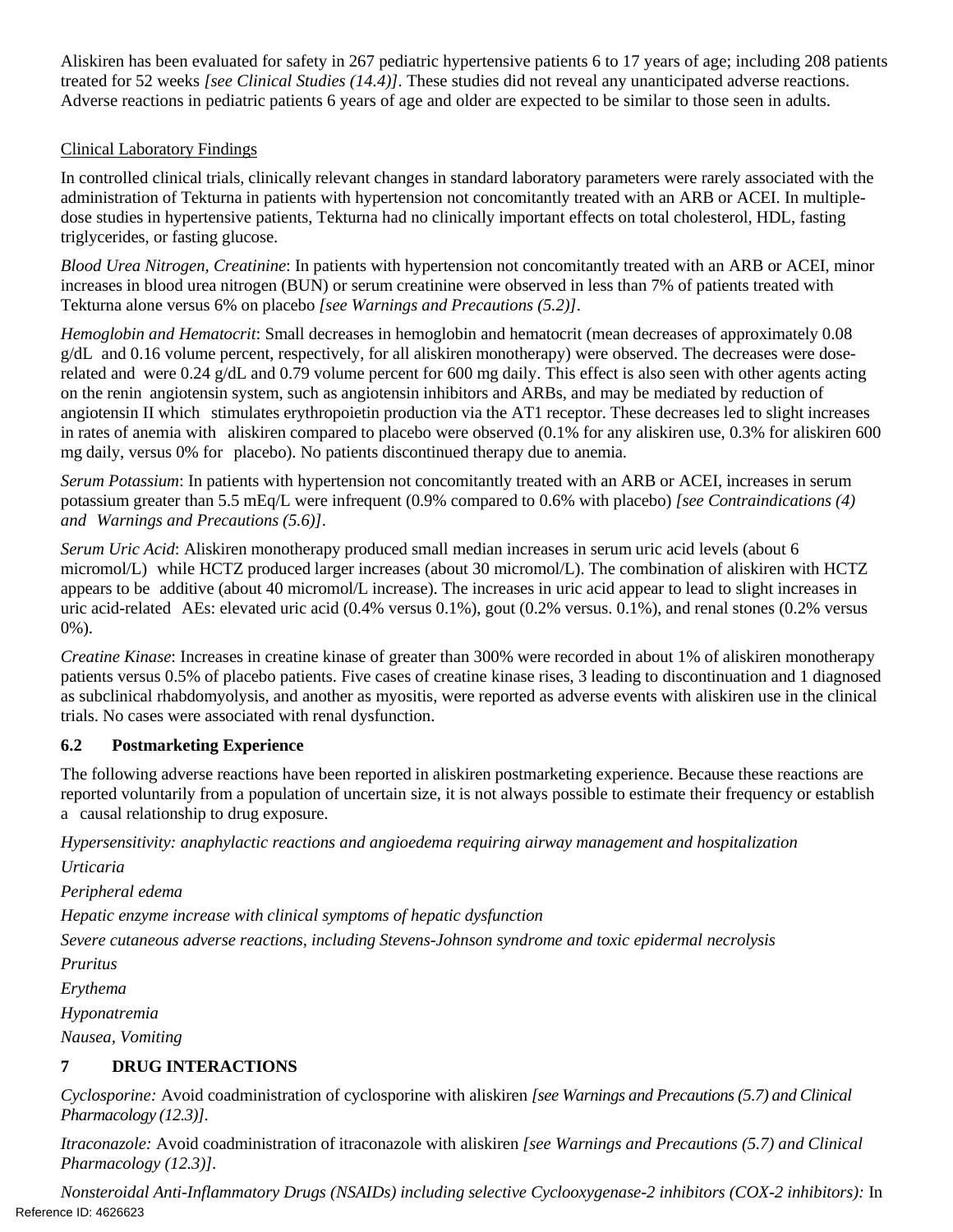patients who are elderly, volume-depleted (including those on diuretic therapy), or with compromised renal function, coadministration of NSAIDs, including selective COX-2 inhibitors with agents that affect the RAAS, including aliskiren, may result in deterioration of renal function, including possible acute renal failure. These effects are usually reversible. Monitor renal function periodically in patients receiving aliskiren and NSAID therapy.

The antihypertensive effect of aliskiren may be attenuated by NSAIDs.

*Dual Blockade of the Renin-Angiotensin-Aldosterone System (RAAS):* The concomitant use of aliskiren with other agents acting on the RAAS such as ACEIs or ARBs is associated with an increased risk of hypotension, hyperkalemia, and changes in renal function (including acute renal failure) compared to monotherapy. Most patients receiving the combination of two drugs that inhibit the renin-angiotensin system do not obtain any additional benefit compared to monotherapy. In general, avoid combined use of aliskiren with ACE inhibitors or ARBs, particularly in patients with CrCl less than 60 mL/min. Monitor blood pressure, renal function, and electrolytes in patients taking aliskiren and other agents that affect the RAAS *[see Warnings and Precautions (5.4, 5.5, 5.6)].* 

The concomitant use of aliskiren with an ARB or an ACEI in diabetic patients is contraindicated *[see Contraindications (4)].* 

*Furosemide:* Oral coadministration of aliskiren and furosemide reduced exposure to furosemide. Monitor diuretic effects when furosemide is coadministered with aliskiren.

#### <span id="page-5-0"></span>**8 USE IN SPECIFIC POPULATIONS**

#### <span id="page-5-1"></span>**8.1 Pregnancy**

#### Risk Summary

Tekturna can cause fetal harm when administered to a pregnant woman. Use of drugs that act on the renin-angiotensin system during the second and third trimesters of pregnancy reduces fetal renal function and increases fetal and neonatal morbidity and death *[see Clinical Considerations]*. Most epidemiologic studies examining fetal abnormalities after exposure to antihypertensive use in the first trimester have not distinguished drugs affecting the renin-angiotensin system from other antihypertensive agents. When pregnancy is detected, discontinue Tekturna as soon as possible.

The estimated background risk of major birth defects and miscarriage for the indicated population is unknown. All pregnancies have a background risk of birth defect, loss, or other adverse outcomes. In the U.S. general population, the estimated background risk of major malformations and miscarriage in clinically recognized pregnancies is 2-4%, and 15-20%, respectively.

#### Clinical Considerations

#### *Disease-Associated Maternal and/or Embryo/Fetal Risk*

Hypertension in pregnancy increases the maternal risk for pre-eclampsia, gestational diabetes, premature delivery, and delivery complications (e.g., need for cesarean section, and post-partum hemorrhage).

Hypertension increases the fetal risk for intrauterine growth restriction and intrauterine death. Pregnant women with hypertension should be carefully monitored and managed accordingly.

#### *Fetal/Neonatal Adverse Reactions*

Use of drugs that act on the renin-angiotensin system in the second and third trimesters of pregnancy can result in the following: reduced fetal renal function leading to anuria and renal failure, oligohydramnios, fetal lung hypoplasia and skeletal deformations, including skull hypoplasia, hypotension, and death. In the unusual case that there is no appropriate alternative to therapy with drugs affecting the renin-angiotensin system for a particular patient, apprise the mother of the potential risk to the fetus.

 observe infants with histories of *in utero* exposure to Tekturna for hypotension, oliguria, and hyperkalemia. If oliguria In patients taking Tekturna during pregnancy, perform serial ultrasound examinations to assess the intra- amniotic environment. Fetal testing may be appropriate, based on the week of gestation. Patients and physicians should be aware, however, that oligohydramnios may not appear until after the fetus has sustained irreversible injury. Closely or hypotension occur in neonates with a history of *in utero* exposure to aliskiren, support blood pressure and renal perfusion. Exchange transfusions or dialysis may be required as a means of reversing hypotension and substituting for disordered renal function.

#### Data

#### *Animal Data*

In developmental toxicity studies, pregnant rats and rabbits received oral aliskiren hemifumarate during organogenesis at Reference ID: 4626623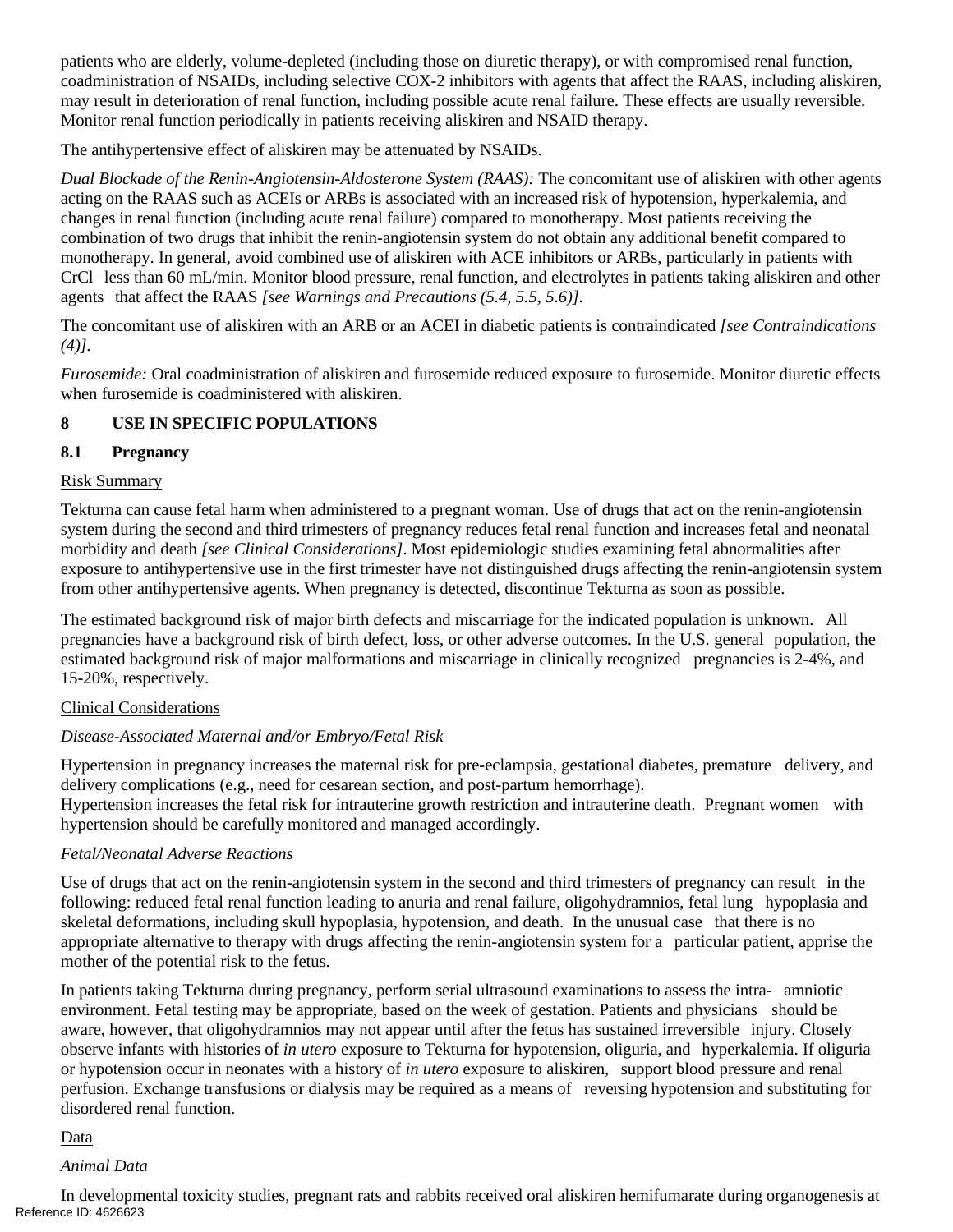doses up to 20 and 7 times the maximum recommended human dose (MRHD) based on body surface area (mg/m<sup>2</sup>), respectively, in rats and rabbits. (Actual animal doses were up to 600 mg/kg/day in rats and up to 100 mg/kg/day in rabbits.) No teratogenicity was observed; however, fetal birth weight was decreased in rabbits at doses 3.2 times the MRHD based on body surface area (mg/m<sup>2</sup>). Aliskiren was present in placentas, amniotic fluid and fetuses of pregnant rabbits.

#### **8.2 Lactation**

#### Risk Summary

There is no information regarding the presence of aliskiren in human milk, the effects on the breastfed infant, or the effects on milk production. Because of the potential for serious adverse reactions, including hypotension, hyperkalemia and renal impairment in nursing infants, advise a nursing woman that breastfeeding is not recommended during treatment with Tekturna.

#### <span id="page-6-0"></span>**8.4 Pediatric Use**

Tekturna is contraindicated in patients less than 2 years of age *[see Contraindications (4)].* 

 Tekturna is indicated for treatment of hypertension in pediatric patients 6 years of age and older weighing 50 kg or more. The safety and effectiveness of aliskiren have been established in pediatric patients 6 years of age and older weighing 20 kg or more, but Tekturna is not approved in patients 6 years of age and older weighing 20 kg to less than 50 kg because of the lack of an appropriate dosage form. Use of Tekturna in pediatric patients 6 years and older is supported by evidence years to 17 years of age weighing 20 kg or more *[see Clinical Pharmacology (12.3), Clinical Studies (14.4*)*]*. The safety and effectiveness of Tekturna have not been established in pediatric patients younger than 6 years of age and patients less than 20 kg. Avoid use in patients 2 years to less than 6 years and patients weighing less than 20 kg due to the limited information about aliskiren metabolism and exposures in this age group. No data are available in pediatric patients weighing less than 20 kg or in pediatric patients with a glomerular filtration rate <30 mL/min/1.73 m<sup>2</sup>. from a pharmacokinetic trial and two randomized, double-blind clinical trials in pediatric patients with hypertension 6

#### **Juvenile Animal Toxicity Data**

 identified 85- to 385-fold increased systemic exposure to aliskiren compared to adult rats. The increased aliskiren Toxicology studies in juvenile animals the approximate human age equivalent of children less than 2 years of age exposure in juvenile rats was attributed to immaturity in aliskiren drug transporters and metabolizing enzymes. Increased aliskiren exposures were associated with premature deaths. Although a definitive pathology-based cause of death could not be ascertained, the premature deaths were attributed to the immaturity in aliskiren metabolism. The nonclinical findings suggest a distinct age-dependent relationship between dose and exposure.

#### **Neonates with a history of in utero exposure to Tekturna**

If oliguria or hypotension occurs, direct attention toward support of blood pressure and renal perfusion. Exchange transfusions or dialysis may be required as a means of reversing hypotension and/or substituting for disordered renal function.

# <span id="page-6-1"></span>**8.5 Geriatric Use**

Of the total number of patients receiving aliskiren in clinical studies, 1,275 (19%) were 65 years or older and 231 (3.4%) were 75 years or older. No overall differences in safety or effectiveness were observed between these subjects and younger subjects. Other reported clinical experience has not identified differences in responses between the elderly and younger patients, but greater sensitivity of some older individuals cannot be ruled out.

#### <span id="page-6-2"></span>**8.6 Renal Impairment**

Safety and effectiveness of Tekturna in patients with severe renal impairment [creatinine clearance (CrCl) less than 30 mL/min] have not been established as these patients were excluded in efficacy trials *[see Clinical Studies (14)].* 

# <span id="page-6-3"></span>**10 OVERDOSAGE**

Limited data are available related to overdosage in humans. The most likely manifestation of overdosage would be hypotension. If symptomatic hypotension occurs, supportive treatment should be initiated.

Aliskiren is poorly dialyzed. Therefore, hemodialysis is not adequate to treat aliskiren overexposure *[see Clinical Pharmacology (12.3)]*.

# <span id="page-6-4"></span>**11 DESCRIPTION**

Tekturna contains aliskiren hemifumarate, adirect renin inhibitor. Aliskiren hemifumarate is chemically described as (2S,4S,5S,7S)-N-(2-carbamoyl-2-methylpropyl)-5-amino-4-hydroxy- 2,7-diisopropyl-8-[4-methoxy-3-(3 Reference ID: 4626623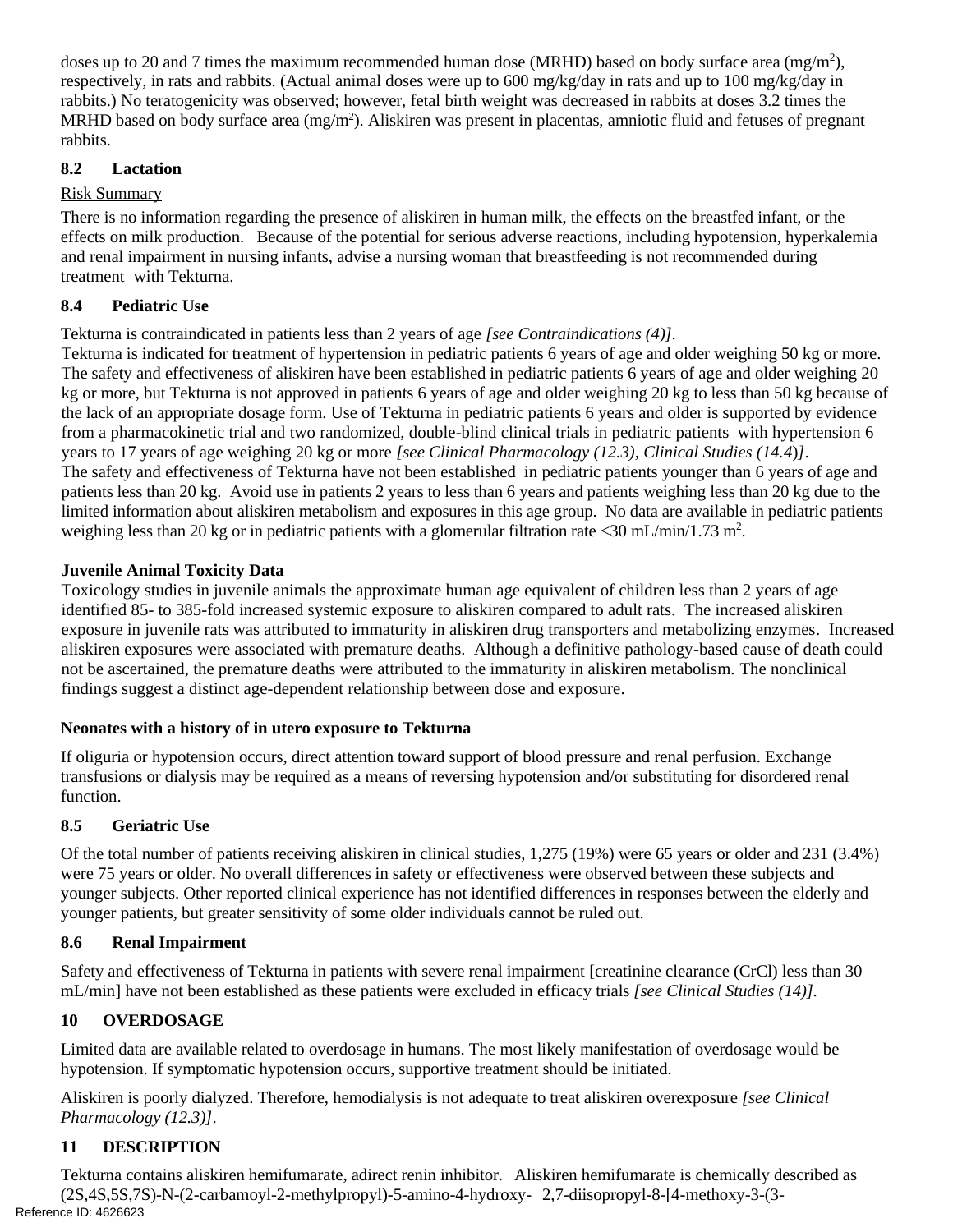methoxypropoxy)phenyl]-octanamide hemifumarate and its structural formula is:



Molecular formula:  $C_{30}H_{53}N_3O_6 \cdot 0.5 C_4H_4O_4$ 

Aliskiren hemifumarate is a white to slightly yellowish crystalline powder with a molecular weight of 609.8 (free base-551.8). It is soluble in phosphate buffer, n-octanol, and highly soluble in water.

Tekturna is available as film-coated tablets, which contains 165.75 mg or 331.5 mg aliskiren hemifumerate (equivalent to 150 mg or 300 mg aliskiren) and the following excipients: crospovidone; magnesium stearate; microcrystalline cellulose; povidone; silica, colloidal anhydrous; hypromellose; macrogol; talc; iron oxide, black (E 172); iron oxide, red (E 172); titanium dioxide (E 171).

#### <span id="page-7-1"></span>**12 CLINICAL PHARMACOLOGY**

#### <span id="page-7-2"></span>**12.1 Mechanism of Action**

Renin is secreted by the kidney in response to decreases in blood volume and renal perfusion. Renin cleaves angiotensinogen to form the inactive decapeptide angiotensin I (Ang I). Ang I is converted to the active octapeptide angiotensin II (Ang II) by ACE and non-ACE pathways. Ang II is a powerful vasoconstrictor and leads to the release of catecholamines from the adrenal medulla and prejunctional nerve endings. It also promotes aldosterone secretion and sodium reabsorption. Together, these effects increase blood pressure. Ang II also inhibits renin release, thus providing a negative feedback to the system. This cycle, from renin through angiotensin to aldosterone and its associated negative feedback loop, is known as the renin-angiotensin-aldosterone system (RAAS). Aliskiren is a direct renin inhibitor, decreasing plasma renin activity (PRA) and inhibiting the conversion of angiotensinogen to Ang I. Whether aliskiren affects other RAAS components, e.g., ACE or non-ACE pathways, is not known.

All agents that inhibit the RAAS, including renin inhibitors, suppress the negative feedback loop, leading to a compensatory rise in plasma renin concentration. When this rise occurs during treatment with ACEIs and ARBs, the result is increased levels of PRA. During treatment with aliskiren, however, the effect of increased renin levels is blocked so that PRA, Ang I and Ang II are all reduced, whether aliskiren is used as monotherapy or in combination with other antihypertensive agents.

#### <span id="page-7-3"></span>**12.2 Pharmacodynamics**

In placebo-controlled clinical trials, PRA was decreased in a range of 50% to 80%. This reduction in PRA was not doserelated and did not correlate with blood pressure reductions. The clinical implications of the differences in effect on PRA are not known.

# <span id="page-7-0"></span>**12.3 Pharmacokinetics**

Aliskiren is poorly absorbed (bioavailability about 2.5%) with an approximate accumulation half-life of 24 hours. Steady state blood levels are reached in about 7 to 8 days.

# *Absorption and Distribution*

Following oral administration, peak plasma concentrations of aliskiren are reached within 1 to 3 hours. When taken with a high-fat meal, mean AUC and C<sub>max</sub> of aliskiren are decreased by 71% and 85% respectively. In the clinical trials of aliskiren, it was administered without requiring a fixed relation of administration to meals.

#### *Metabolism and Elimination*

About one-fourth of the absorbed dose appears in the urine as parent drug. How much of the absorbed dose is metabolized is unknown. Based on the in vitro studies, the major enzyme responsible for aliskiren metabolism appears to be CYP3A4. Aliskiren does not inhibit the CYP450 isoenzymes (CYP 1A2, 2C8, 2C9, 2C19, 2D6, 2E1, and 3A) or induce CYP3A4.

*Transporters:* Pgp (MDR1/Mdr1a/1b) was found to be the major efflux system involved in intestinal absorption and elimination via biliary excretion of aliskiren in preclinical studies. The potential for drug interactions at the Pgp site will likely depend on the degree of inhibition of this transporter.

#### *Drug Interactions*  Reference ID: 4626623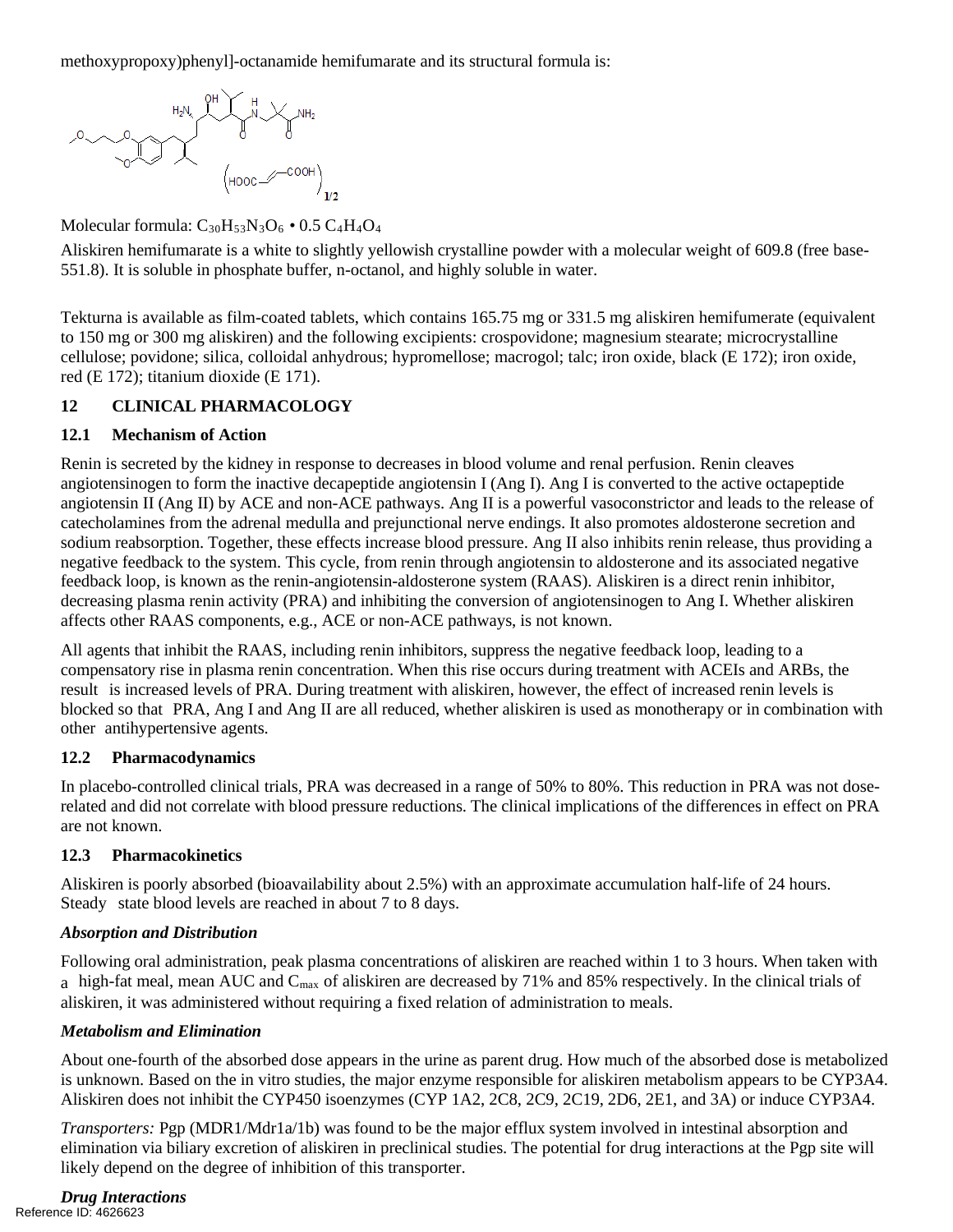The effect of coadministered drugs on the pharmacokinetics of aliskiren and vice versa, were studied in several single- and multiple-dose studies. Pharmacokinetic measures indicating the magnitude of these interactions are presented in Figure 1 (impact of coadministered drugs on aliskiren) and Figure 2 (impact of aliskiren on coadministered drugs).



#### **Figure 1: The Impact of Coadministered Drugs on the Pharmacokinetics of Aliskiren**

\*Ketoconazole: A 400 mg once daily dose was not studied, but would be expected to increase aliskiren blood levels further.

\*\*Ramipril, valsartan, irbesartan: In general, avoid combined use of aliskiren with ACE inhibitors or ARBs, particularly in patients with CrCl less than 60 mL/min *[see Drug Interactions (7)].* 

Warfarin: There was no clinically significant effect of a single dose of warfarin 25 mg on the pharmacokinetics of aliskiren.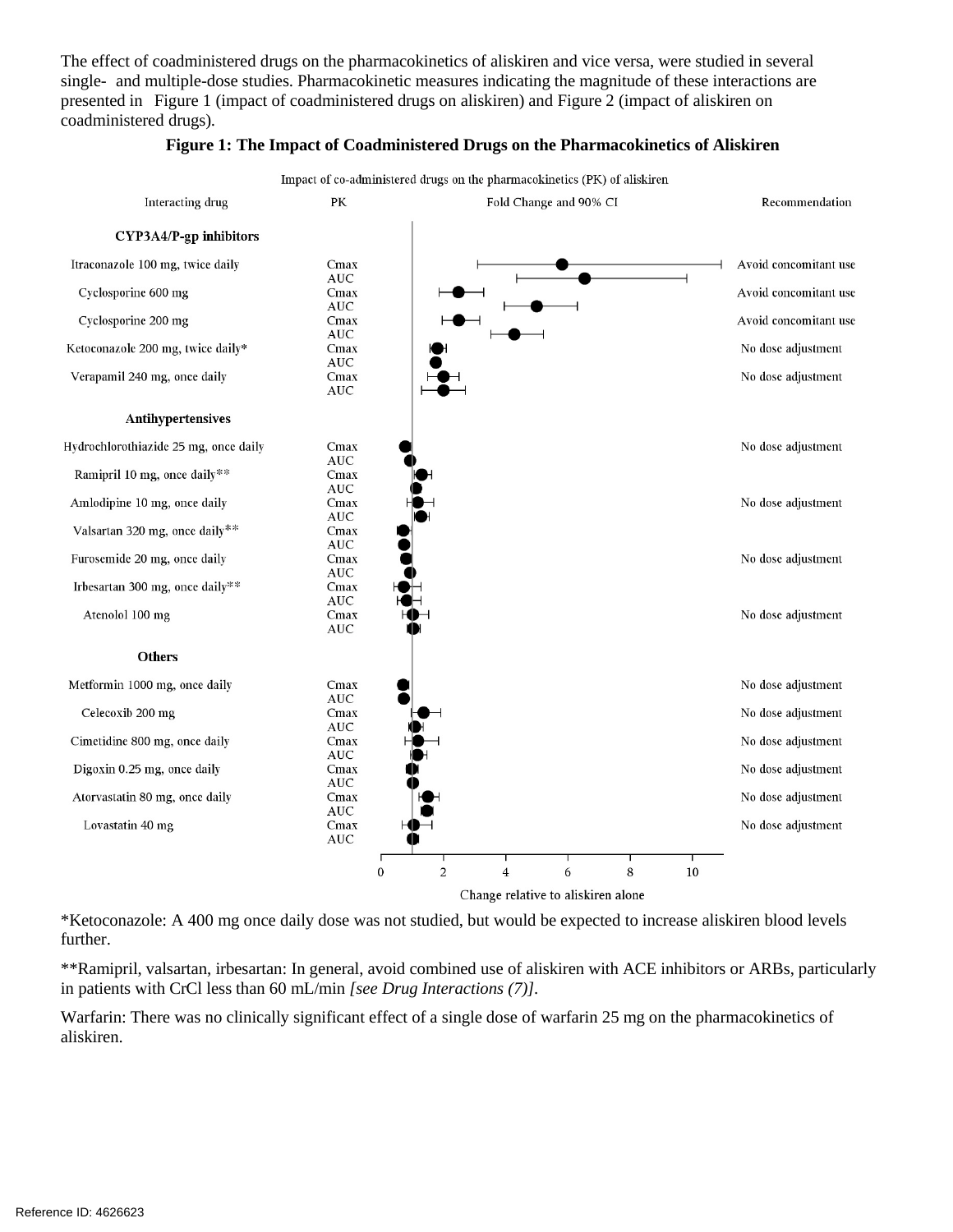#### **Figure 2: The Impact of Aliskiren on the Pharmacokinetics of Coadministered Drugs**



\*Furosemide: Patients receiving furosemide could find its effects diminished after starting aliskiren. In patients with heart failure, coadministration of aliskiren (300 mg/day) reduced plasma AUC and  $C_{\text{max}}$  of oral furosemide (60 mg/day) by 17% and 27%, respectively, and reduced 24-hour urinary furosemide excretion by 29%. This change in exposure did not result in statistically significant difference in total urine volume and urinary sodium excretion over 24 hours. However, a transient decrease in urinary sodium excretion and urine volume effects up to 12 hours were observed when furosemide was coadministered with aliskiren 300 mg/day.

\*\*Ramipril, valsartan: In general, avoid combined use of aliskiren with ACE inhibitors or ARBs, particularly in patients with CrCl less than 60 mL/min *[see Drug Interactions (7)].* 

#### *Specific Populations*

*Renally Impaired Patients:* Aliskiren was evaluated in adult patients with varying degrees of renal insufficiency. The rate and extent of exposure (AUC and  $C_{\text{max}}$ ) of aliskiren in subjects with renal impairment did not show a consistent correlation with the severity of renal impairment. Adjustment of the starting dose is not required in these patients *[see Warnings and Precautions (5.2)]*.

The pharmacokinetics of aliskiren following administration of a single oral dose of 300 mg was evaluated in adult patients with End Stage Renal Disease (ESRD) undergoing hemodialysis. When compared to matched healthy subjects, changes in the rate and extent of aliskiren exposure ( $C_{\text{max}}$  and AUC) in ESRD patients undergoing hemodialysis were not clinically significant.

Timing of hemodialysis did not significantly alter the pharmacokinetics of aliskiren in ESRD patients. Therefore, no dose adjustment is warranted in ESRD patients receiving hemodialysis.

*Hepatically Impaired Patients:* The pharmacokinetics of aliskiren were not significantly affected in patients with mild to severe liver disease. Consequently, adjustment of the starting dose is not required in these patients.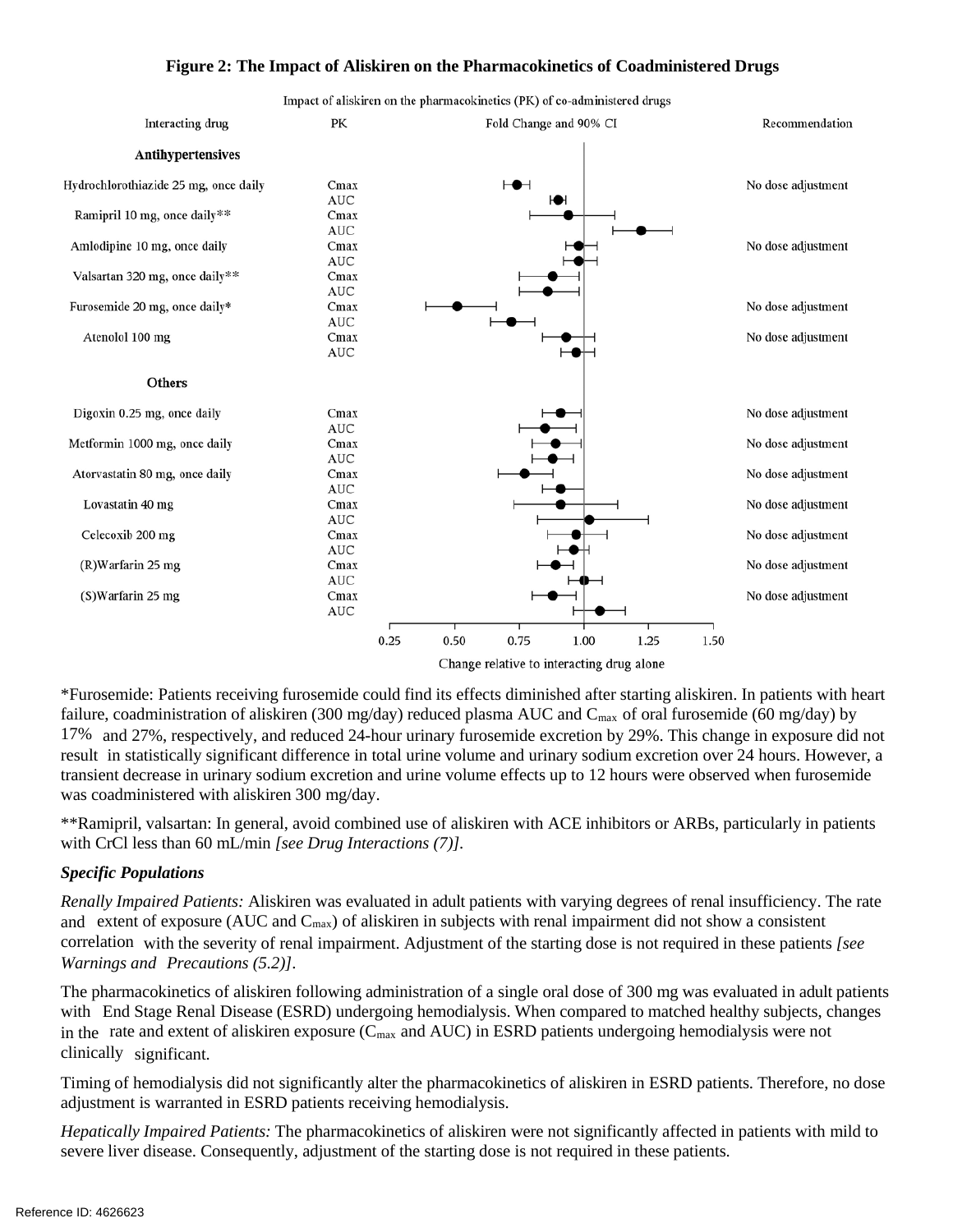#### *Pediatric Patients:*

The pharmacokinetics of aliskiren were evaluated in an 8-day pharmacokinetic study in 39 pediatric patients with hypertension 6 years to 17 years of age. Aliskiren was given as daily doses of 2 mg/kg (0.67 times the lowest approved recommended dosage in a 50 kg pediatric patient) or 6 mg/kg (the highest recommended approved dosage in a 50 kg pediatric patient), administered as mini-tablets (3.125 mg oral pellets). The pharmacokinetic parameters of aliskiren were similar to those in adults, and the results of this study do not suggest that age or gender have any significant effect on aliskiren systemic exposure in patients 6 years to 17 years of age. Exposure decreased with increase in body weight.

In an 8-week randomized double blind study with aliskiren monotherapy in 267 pediatric patients with hypertension 6 years to 17 years of age *[see Clinical Studies (14.4)]*, fasting trough aliskiren concentrations at Day 28 demonstrated similar drug trough exposure levels to those observed in other trials using similar aliskiren doses in both adults and pediatric patients.

*Geriatric Patients:* Exposure (measured by AUC) is increased in elderly patients 65 years and older. Adjustment of the starting dose is not required in these patients.

 *Racial or Ethnic Groups*: The pharmacokinetic differences between blacks, Caucasians, and Japanese are minimal.

#### <span id="page-10-0"></span>**13 NONCLINICAL TOXICOLOGY**

#### <span id="page-10-1"></span>**13.1 Carcinogenesis, Mutagenesis, Impairment of Fertility**

Carcinogenic potential was assessed in a 2-year rat study and a 6-month transgenic (rasH2) mouse study with aliskiren hemifumarate at oral doses of up to 1500 mg aliskiren/kg/day. Although there were no statistically significant increases in tumor incidence associated with exposure to aliskiren, mucosal epithelial hyperplasia (with or without erosion/ulceration) was observed in the lower gastrointestinal tract at doses of greater than or equal to 750 mg/kg/day in both species, with a colonic adenoma identified in 1 rat and a cecal adenocarcinoma identified in another, rare tumors in the strain of rat studied. On a systemic exposure  $(AUC_{0-24hr})$  basis, 1500 mg/kg/day in the rat is about 4 times and in the mouse about 1.5 times the maximum recommended human dose (MRHD) (300 mg aliskiren/day). Mucosal hyperplasia in the cecum or colon of rats was also observed at doses of 250 mg/kg/day (the lowest tested dose) as well as at higher doses in 4- and 13 week studies.

Aliskiren hemifumarate was devoid of genotoxic potential in the Ames reverse mutation assay with *S. typhimurium* and *E. coli*, the in vitro Chinese hamster ovary cell chromosomal aberration assay, the in vitro Chinese hamster V79 cell gene mutation test and the in vivo mouse bone marrow micronucleus assay.

Fertility of male and female rats was unaffected at doses of up to 250 mg aliskiren/kg/day (8 times the MRHD of 300 mg Tekturna/60 kg on a mg/m<sup>2</sup> basis.)

#### <span id="page-10-2"></span>**13.2 Animal Toxicology and/or Pharmacology**

*Reproductive Toxicology Studies*: Reproductive toxicity studies of aliskiren hemifumarate did not reveal any evidence of teratogenicity at oral doses up to 600 mg aliskiren/kg/day (20 times the MRHD of 300 mg/day on a mg/m<sup>2</sup> basis) in pregnant rats or up to 100 mg aliskiren/kg/day (7 times the MRHD on a mg/m<sup>2</sup> basis) in pregnant rabbits. Fetal birth weight was adversely affected in rabbits at 50 mg/kg/day (3.2 times the MRHD on a mg/m<sup>2</sup> basis). Aliskiren was present in placenta, amniotic fluid and fetuses of pregnant rabbits.

#### <span id="page-10-3"></span>**14 CLINICAL STUDIES**

#### **14.1 Aliskiren Monotherapy**

The antihypertensive effects of Tekturna have been demonstrated in 6 randomized, double-blind, placebo-controlled 8 week clinical trials in patients with mild-to-moderate hypertension. The placebo response and placebo-subtracted changes from baseline in seated trough cuff blood pressure are shown in Table 2.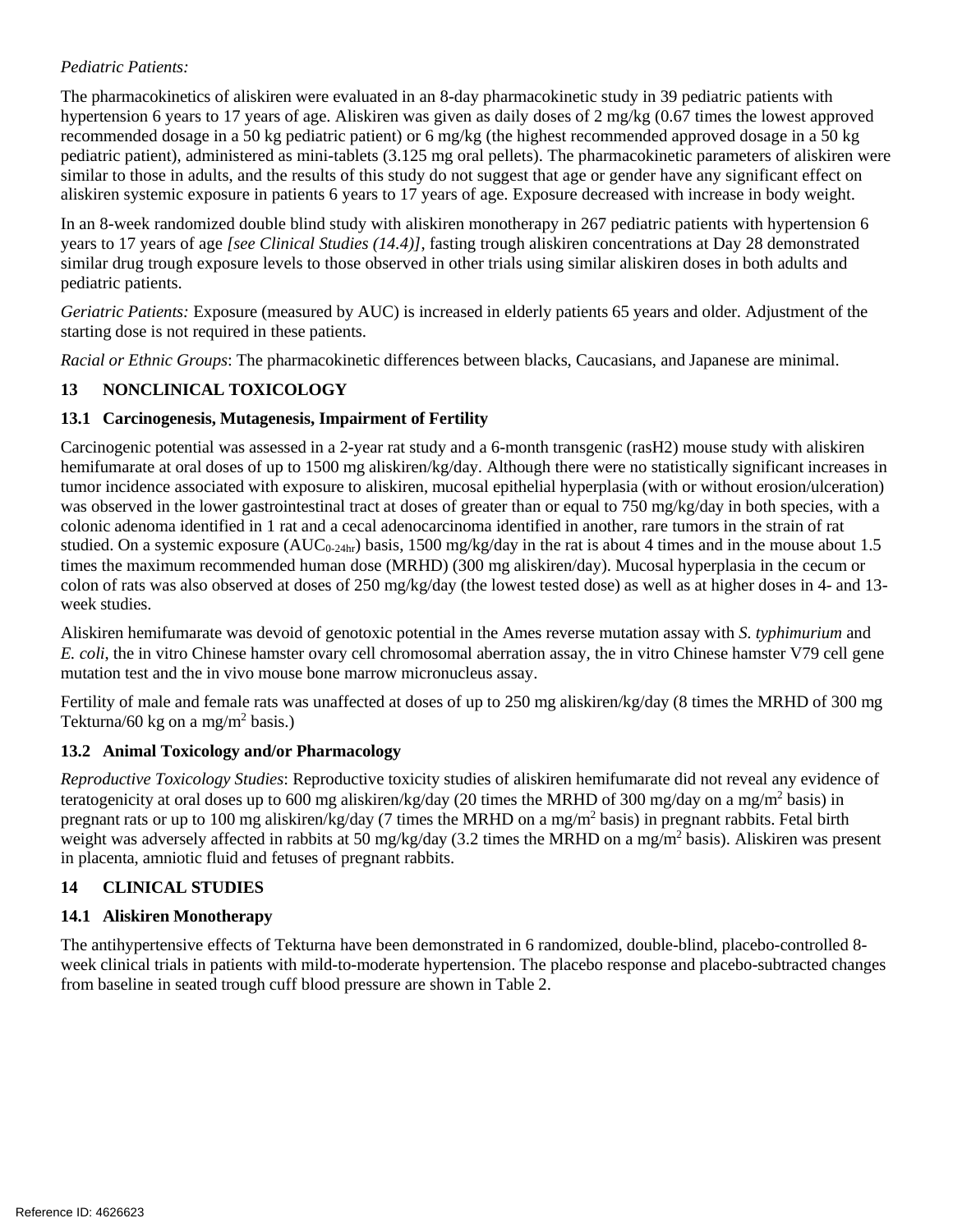|              |                | Aliskiren daily dose, mg |                                                       |                         |                    |  |
|--------------|----------------|--------------------------|-------------------------------------------------------|-------------------------|--------------------|--|
| <b>Study</b> | <b>Placebo</b> | 75                       | <b>150</b>                                            | 300                     | 600                |  |
|              | mean change    | Placebo-subtracted       | Placebo-subtracted                                    | Placebo-subtracted      | Placebo-subtracted |  |
|              | 2.9/3.3        | $5.7/4*$                 | 5.9/4.5                                               | $11.2/7.5$ <sup>*</sup> | --                 |  |
|              | 5.3/6.3        | $- -$                    | $6.1/2.9*$                                            | $10.5/5.4$ <sup>*</sup> | $10.4/5.2^*$       |  |
| 3            | 10/8.6         | 2.2/1.7                  | 2.1/1.7                                               | $5.1/3.7^*$             | --                 |  |
| 4            | 7.5/6.9        | 1.9/1.8                  | $4.8/2*$                                              | $8.3/3.3*$              | --                 |  |
|              | 3.8/4.9        | $- -$                    | $9.3/5.4^*$                                           | $10.9/6.2$ <sup>*</sup> | $12.1/7.6^*$       |  |
| 6            | 4.6/4.1        | $-$                      | $\hspace{0.05cm} - \hspace{0.05cm} - \hspace{0.05cm}$ | $8.4/4.9^{\dagger}$     | --                 |  |

**Table 2: Reductions in Seated Trough Cuff Blood Pressure (mmHg systolic/diastolic) in the Placebo-Controlled Studies** 

\*p value less than 0.05 versus placebo by ANCOVA with Dunnett's procedure for multiple comparisons

†p value less than 0.05 versus placebo by ANCOVA for the pairwise comparison.

 The studies included approximately 2,730 patients given doses of 75 mg (0.5 times the lowest recommended dosage) to 600 mg (twice the highest recommended dosage) of aliskiren and 1,231 patients given placebo. The recommended dosage of Tekturna is either 150 or 300 mg once daily *[see Dosage and Administration (2.1)].* As shown in Table 1, there is some increase in response with administered dose in all studies, with reasonable effects seen at 150mg to 300 mg, and no clear further increases at 600 mg. A substantial proportion (85% to 90%) of the blood pressure-lowering effect was observed within 2 weeks of treatment. Studies with ambulatory blood pressure monitoring showed reasonable control throughout the interdosing interval; the ratios of mean daytime to mean nighttime ambulatory BP range from 0.6 to 0.9.

Patients in the placebo-controlled trials continued open-label aliskiren for up to 1 year. A persistent blood pressurelowering effect was demonstrated by a randomized withdrawal study (patients randomized to continue drug or placebo), which showed a statistically significant difference between patients kept on aliskiren and those randomized to placebo. With cessation of treatment, blood pressure gradually returned toward baseline levels over a period of several weeks. There was no evidence of rebound hypertension after abrupt cessation of therapy.

Aliskiren lowered blood pressure in all demographic subgroups, although black patients tended to have smaller reduction than Caucasians and Asians, as has been seen with ACEIs and ARBs.

There are no studies of Tekturna or members of the direct renin inhibitors demonstrating reductions in cardiovascular risk in patients with hypertension.

#### <span id="page-11-0"></span>**14.2 Aliskiren in Combination with Other Antihypertensives**

# *Hydrochlorothiazide (HCTZ)*

 Aliskiren 75, 150, and 300 mg (0.5 times the recommended lowest dosage, the lowest recommended dosage, and the maximum recommended dosage, respectively) and HCTZ 6.25, 12.5, and 25 mg were studied alone and in combination in an 8-week, 2,776-patient, randomized, double-blind, placebo-controlled, parallel-group, 15-arm factorial study. Blood pressure reductions with the combinations were greater than the reductions with the monotherapies as shown in Table 3.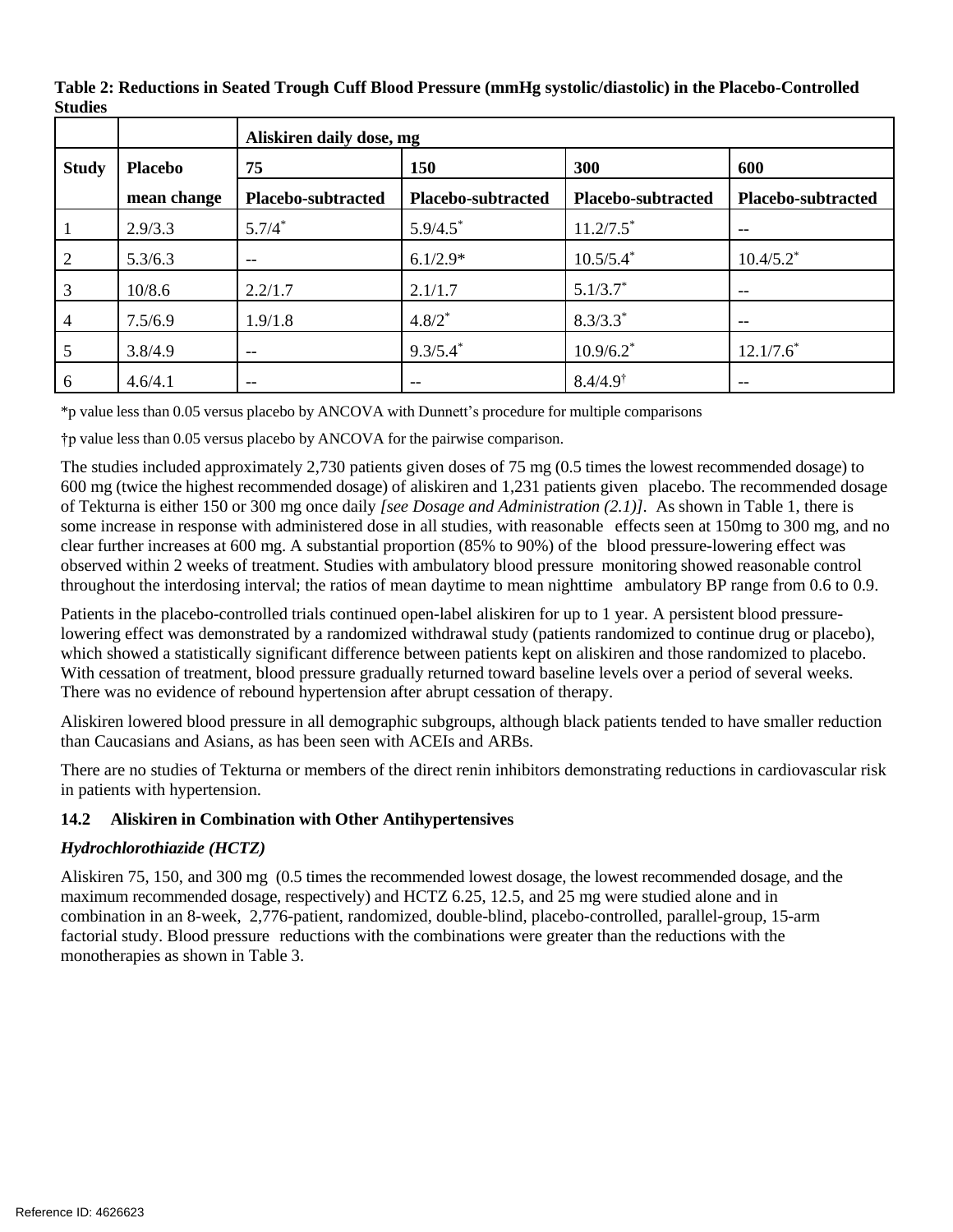**Table 3: Placebo-Subtracted Reductions in Seated Trough Cuff Blood Pressure (mmHg systolic/diastolic) in Combination with Hydrochlorothiazide** 

|               |                               | Hydrochlorothiazide, mg       |                               |                               |                               |  |
|---------------|-------------------------------|-------------------------------|-------------------------------|-------------------------------|-------------------------------|--|
| Aliskiren, mg | <b>Placebo mean</b><br>change | 6.25<br>$\mathbf{0}$          |                               | 12.5                          | 25                            |  |
|               |                               | <b>Placebo-</b><br>subtracted | <b>Placebo-</b><br>subtracted | <b>Placebo-</b><br>subtracted | <b>Placebo-</b><br>subtracted |  |
| $\theta$      | 7.5/6.9                       |                               | 3.5/2.1                       | 6.4/3.2                       | 6.8/2.4                       |  |
| 75            | $- -$                         | 1.9/1.8                       | 6.8/3.8                       | 8.2/4.2                       | 9.8/4.5                       |  |
| 150           | $-$                           | 4.8/2                         | 7.8/3.4                       | 10.1/5                        | 12/5.7                        |  |
| 300           | $- -$                         | 8.3/3.3                       | --                            | 12.3/7                        | 13.7/7.3                      |  |

#### *Valsartan*

Aliskiren 150 mg and 300 mg and valsartan 160 mg and 320 mg were studied alone and in combination in an 8-week, 1,797-patient, randomized, double-blind, placebo-controlled, parallel-group, 4-arm, dose-escalation study. The dosages of aliskiren and valsartan were started at 150 mg and 160 mg, respectively, and increased at 4 weeks to 300 mg and 320 mg, respectively. Seated trough cuff blood pressure was measured at baseline, 4, and 8 weeks. Blood pressure reductions with the combinations were greater than the reductions with the monotherapies as shown in Table 4. In general, the combination of aliskiren and angiotensin receptor blocker should be avoided *[see Contraindications (4), Warnings and Precautions (5), and Drug Interactions (7)].* 

#### **Table 4: Placebo-Subtracted Reductions in Seated Trough Cuff Blood Pressure (mmHg systolic/diastolic) in Combination with Valsartan**

| Aliskiren, mg | <b>Placebo mean</b><br>change | Valsartan, mg |            |          |  |
|---------------|-------------------------------|---------------|------------|----------|--|
|               |                               |               | <b>160</b> | 320      |  |
|               | $4.6/4.1$ <sup>*</sup>        | $- -$         | 5.6/3.9    | 8.2/5.6  |  |
| 150           | $- -$                         | 5.4/2.7       | 10.0/5.7   | $- -$    |  |
| 300           | $- -$                         | 8.4/4.9       | $- -$      | 12.6/8.1 |  |

\* The placebo change is 5.2/4.8 for week 4 endpoint which was used for the dose groups containing aliskiren 150 mg or valsartan 160 mg.

#### *Amlodipine*

Aliskiren 150 mg and 300 mg and amlodipine besylate 5 mg and 10 mg were studied alone and in combination in an 8 week, 1,685-patient, randomized, double-blind, placebo-controlled, multifactorial study. Treatment with aliskiren and amlodipine resulted overall in significantly greater reductions in diastolic and systolic blood pressure compared to the respective monotherapy components as shown in Table 5.

#### **Table 5: Placebo-Subtracted Reductions in Seated Trough Cuff Blood Pressure (mmHg systolic/diastolic) in Combination with Amlodipine**

<span id="page-12-0"></span>

|                | <b>Placebo mean</b><br>change | Amlodipine, mg |          |           |  |
|----------------|-------------------------------|----------------|----------|-----------|--|
| Aliskiren, mg  |                               |                |          | 10        |  |
| $\overline{0}$ | 6.8/5.4                       | $- -$          | 9.0/5.6  | 14.3/8.5  |  |
| 150            | $- -$                         | 3.9/2.6        | 13.9/8.6 | 17.1/10.8 |  |
| 300            | $- -$                         | 8.6/4.9        | 15.0/9.6 | 16.4/11.1 |  |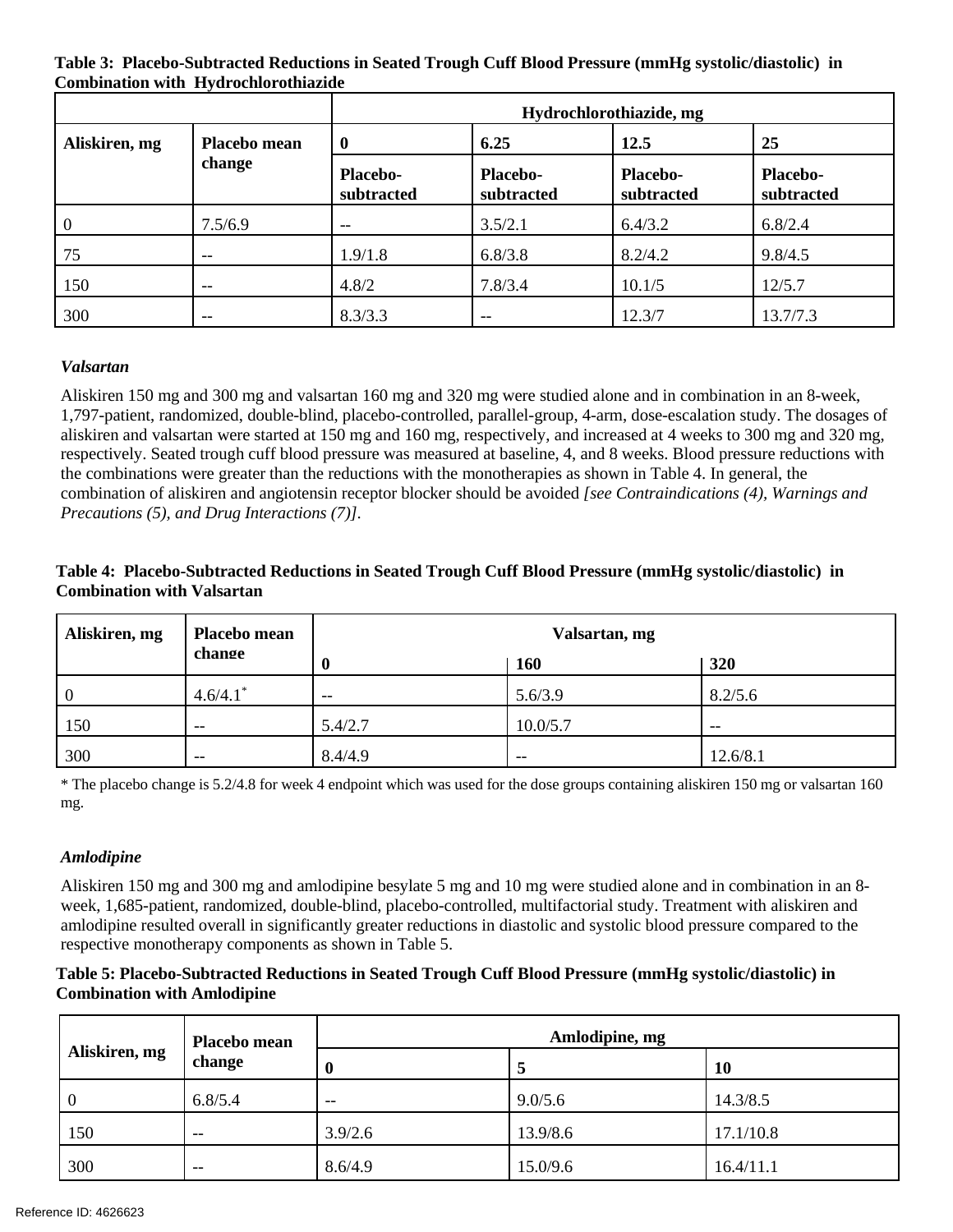#### **14.3 Aliskiren in Patients with Diabetes Treated with ARB or ACEI (ALTITUDE study)**

Patients with diabetes with renal disease (defined either by the presence of albuminuria or reduced GFR) were randomized to aliskiren 300 mg daily (n=4296) or placebo (n=4310). All patients were receiving background therapy with an ARB or ACEI. The primary efficacy outcome was the time to the first event of the primary composite endpoint consisting of cardiovascular death, resuscitated sudden death, nonfatal myocardial infarction, nonfatal stroke, unplanned hospitalization for heart failure, onset of end stage renal disease, renal death, and doubling of serum creatinine concentration from baseline sustained for at least 1 month. After a median follow-up of about 32 months, the trial was terminated early for lack of efficacy. Higher risk of renal impairment, hypotension and hyperkalemia was observed in aliskiren compared to placebo-treated patients, as shown in Table 6.

|                                  | <b>Aliskiren</b><br>$N = 4272$            |                              | <b>Placebo</b><br>$N = 4285$              |                              |
|----------------------------------|-------------------------------------------|------------------------------|-------------------------------------------|------------------------------|
|                                  | <b>Serious Adverse</b><br>Events* $(\% )$ | <b>Adverse Events</b><br>(%) | <b>Serious Adverse</b><br>Events* $(\% )$ | <b>Adverse Events</b><br>(%) |
| Renal impairment <sup>†</sup>    | 5.7                                       | 14.5                         | 4.3                                       | 12.4                         |
| <b>Hypotension</b> <sup>††</sup> | 2.3                                       | 19.9                         | 1.9                                       | 16.3                         |
| Hyperkalemia <sup>†††</sup>      | 1.0                                       | 38.9                         | 0.5                                       | 28.8                         |

| Table 6: Incidence of Selected Adverse Events During the Treatment Phase in ALTITUDE |  |
|--------------------------------------------------------------------------------------|--|
|--------------------------------------------------------------------------------------|--|

† renal failure, renal failure acute, renal failure chronic, renal impairment

††dizziness, dizziness postural, hypotension, orthostatic hypotension, presyncope, syncope

††† Given the variable baseline potassium levels of patients with renal insufficiency on dual RAAS therapy, the reporting of adverse event of hyperkalemia was at the discretion of the investigator.

\* A Serious Adverse Event (SAE) is defined as: an event which is fatal or life-threatening, results in persistent or significant disability/incapacity, constitutes a congenital anomaly/birth defect, requires inpatient hospitalization or prolongation of existing hospitalization, or is medically significant (i.e., defined as an event that jeopardizes the patient or may require medical or surgical intervention to prevent one of the outcomes previously listed).

The risk of stroke (3.4% aliskiren versus 2.7% placebo) and death (8.4% aliskiren versus 8.0% placebo) were also numerically higher in aliskiren treated patients.

#### <span id="page-13-0"></span>**14.4 Pediatric Hypertension**

 The efficacy of aliskiren was evaluated in an 8-week randomized, double-blind trial in 267 pediatric patients with hypertension 6 years to 17 years of age (Study CSPP100A2365; NCT01150357). The majority of patients (82%) had primary hypertension, 59% had a BMI ≥95<sup>th</sup> percentile, 20% had an estimated GFR between 60 and 90 mL/min/1.73m<sup>2</sup> and  $\lt 2\%$  had an estimated GFR  $\lt 60$  mL/min/1.73m<sup>2</sup>. The mean age was 11.8 years and 74% of patients were Caucasian. In the initial 4-week,dose-response phase of the trial patients were randomized to weight-based low, mid and high dosing groups. At the end of this phase, patients entered a 4-week randomized withdrawal phase in which they were rerandomized in each weight category in a 1:1 ratio to continue the same dose of aliskiren or take placebo.

During the initial dose-response phase, aliskiren reduced both systolic and diastolic blood pressure in a weight-based dosedependent manner. Sitting systolic blood pressure, the trial's primary endpoint, was reduced by 4.8, 5.6 and 8.7 mmHg from baseline in the low, medium and high dose groups, respectively. In the randomized withdrawal phase, the mean difference between the high dose group of aliskiren and placebo in the mean change in sitting systolic blood pressure was 2.7 mmHg.

 aliskiren or enalapril (CSPP100A2365E1; NCT01151410). The extension study included 3 dose levels based on weight; Following the 8-week trial, 208 patients were enrolled in a 52-week extension trial in which patients were randomized in a 1:1 ratio (irrespective of whether they were on placebo or aliskiren at the end of the 8-week study) to receive either optional dose up-titrations were allowed during the study to control blood pressure.

At the end of 52 weeks, reductions in blood pressure from baseline were similar in patients receiving aliskiren (7.6/3.9 mmHg) and enalapril (7.9/4.9 mmHg).